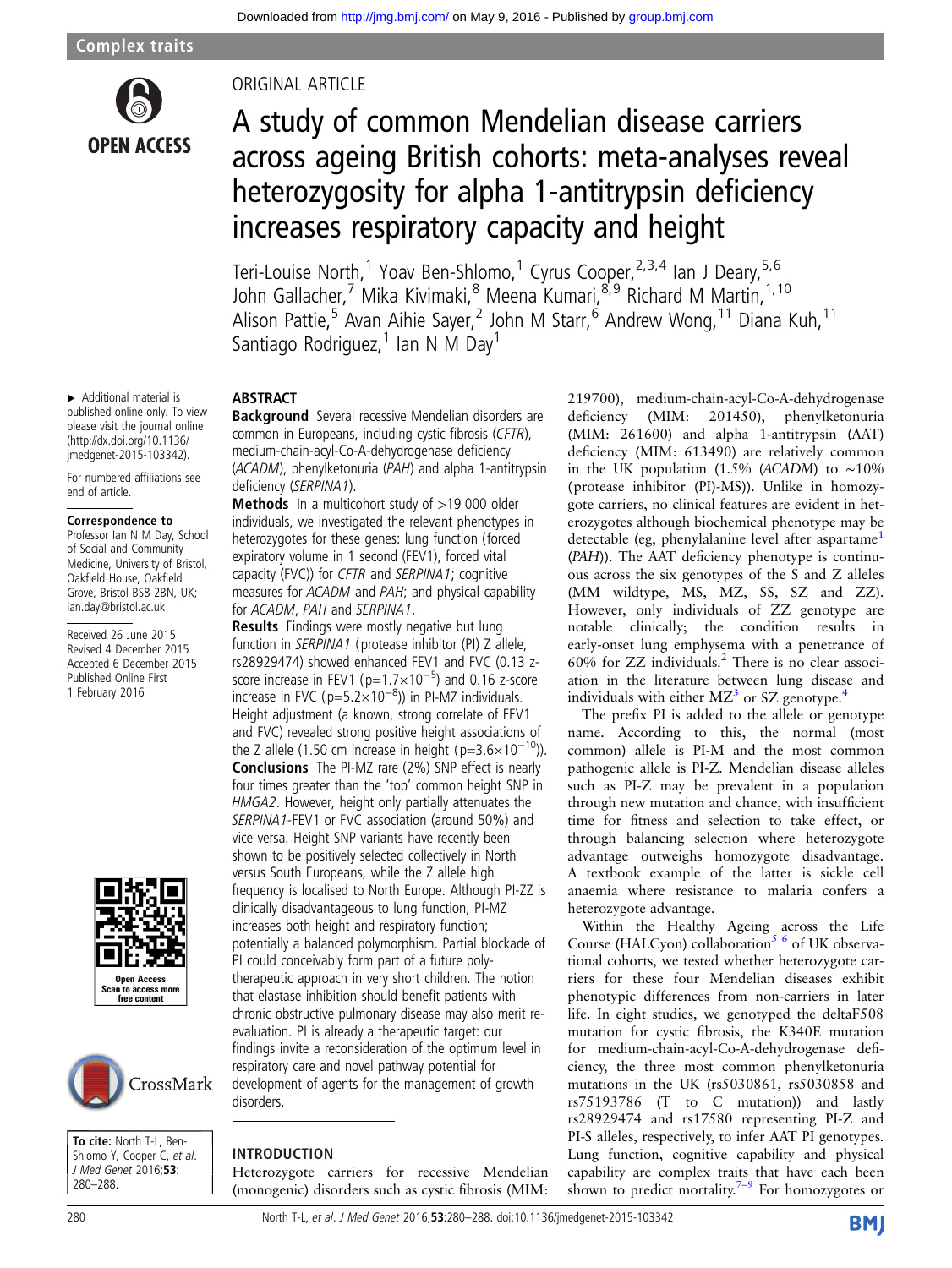compound heterozygotes of these four Mendelian diseases, large differences in earlier life are seen for lung function (CFTR, SERPINA1) and cognitive function (ACADM, PAH). We tested heterozygotes against equivalent later life traits accordingly, with an additional analysis of physical capability (ACADM, PAH and  $SERPINA1^{10}$  $SERPINA1^{10}$  $SERPINA1^{10}$ ). To generate estimates using all of the individual participant data (IPD), we pooled IPD into a single data set and conducted one-step meta-analyses of the harmonised outcomes. This is superior to a conventional two-step approach (analyses performed within each cohort and study-specific estimates pooled in a meta-analysis) when the exposure is rare.<sup>[11 12](#page-7-0)</sup>

A well-known signature of recent selection in humans is the very fast increase in frequency of the favoured allele (or haplotype) in a population.<sup>13</sup> Two haplotype-based tests can detect it: the extended haplotype homozygosity (EHH) test<sup>[14](#page-7-0)</sup> and the integrated test iHS.<sup>[13](#page-7-0)</sup> Rare haplotypes are also informative. It has been suggested<sup>[15](#page-7-0)</sup> that reduced decay of EHH of haplotypes that are both rare and extended is informative to identify signatures of natural selection. These signatures could reflect either residual levels of an older selection phenomenon that is being diluted or an active process of natural selection.<sup>[15](#page-7-0)</sup> We performed an EHH analysis of rs28929474 and rs17580 using genomewide association study (GWAS) data and PI genotype status in a UK cohort, ALSPAC.<sup>[16](#page-7-0)</sup> We also tested selection related to common variation around SERPINA1 from Haplotter<sup>[13](#page-7-0)</sup> and estimated allele age based both on allele frequency<sup>[17](#page-7-0)</sup> and on local recombination between the Z locus and other SNPs in the ALSPAC data.

## MATERIALS AND METHODS

A list of acronyms used in this article is shown in table 1.

#### HALCyon

Study participants

Individuals included in this analysis belonged to the HALCyon  $collaboration.<sup>5</sup>$  We meta-analysed IPD from eight UK cohorts:

Table 1 List of acronyms

| Gene acronyms     |                                                                                        |  |
|-------------------|----------------------------------------------------------------------------------------|--|
| <b>ACADM</b>      | Acyl-CoA dehydrogenase, C-4 to C-12 straight chain                                     |  |
| <b>CFTR</b>       | Cystic fibrosis transmembrane conductance regulator                                    |  |
| HMGA <sub>2</sub> | High mobility group AT-hook 2                                                          |  |
| PAH               | Phenylalanine hydroxylase                                                              |  |
| <b>SFRPINA1</b>   | Serpin peptidase inhibitor, clade A (alpha-1 antiproteinase,<br>antitrypsin), member 1 |  |
| Outcome acronyms  |                                                                                        |  |
| FFV1              | Forced expiratory volume in 1 second                                                   |  |
| <b>FVC</b>        | Forced vital capacity                                                                  |  |
| <b>FCRT</b>       | Four choice reaction time                                                              |  |
| Disease acronyms  |                                                                                        |  |
| <b>PKU</b>        | Phenylketonuria                                                                        |  |
| <b>MCADD</b>      | Medium-chain-acyl-Co-A-dehydrogenase deficiency                                        |  |
| Cohort acronyms   |                                                                                        |  |
| <b>BO</b>         | Boyd Orr                                                                               |  |
| CaPS              | Caerphilly Prospective Study                                                           |  |
| <b>ELSA</b>       | English Longitudinal Study of Ageing                                                   |  |
| LBC1921           | Lothian Birth Cohort 1921                                                              |  |
| <b>HAS</b>        | Hertfordshire Ageing Study                                                             |  |
| <b>HALCyon</b>    | Healthy Ageing across the Life Course                                                  |  |
| <b>HCS</b>        | Hertfordshire Cohort Study                                                             |  |
| <b>NSHD</b>       | MRC National Survey of Health and Development                                          |  |
| WHII              | Whitehall II Study                                                                     |  |

the Boyd Orr Cohort, the Caerphilly Prospective Study (CaPS), the English Longitudinal Study of Ageing (ELSA), the Hertfordshire Ageing Study (HAS), the Hertfordshire Cohort Study, the Lothian Birth Cohort 1921 (LBC1921), the MRC National Survey of Health and Development (NSHD) and the Whitehall II Study (WHII). Further information about the HALCyon cohorts can be found in earlier publications.<sup>[18](#page-7-0)</sup>

#### Mutation selection

We selected the most common causal mutation to genotype for medium-chain acyl Co-A dehydrogenase deficiency  $(rs77931234,$  otherwise known as K304E or c.985A $>$ G<sup>19</sup>) and cystic fibrosis (the deltaF508 mutation, rs113993960).

With the exception of the NSHD cohort, we inferred AAT PI status using the genotypes from rs28929474 and rs17580. PI-MM corresponds to an individual who is wildtype for both rs28929474 and rs17580. PI-MS individuals are wildtype for rs28929474 and heterozygous for rs17580, while PI-MZ individuals are the converse. PI-SS individuals are homozygous for rs17580 and wildtype for rs28929474, while PI-SZ individuals are heterozygous for both SNPs. PI-ZZ individuals are wildtype for rs17580 and homozygous for rs28929474. Due to their rarity, age and very close recombination distance, other genotypic combinations of rs28929474 and rs17580 would be vanishingly rare. In the NSHD, we analysed PI status measured from isoelectric focusing[.20](#page-7-0)

Mutation selection was more complex for phenylketonuria because several hundred causal mutations have been identified to date. We selected rs5030861 (IVS12+1 G>A), rs5030858 (R408W) and rs75193786 [T to C mutation] (I65T) after consulting a review of PKU mutations in Europe<sup>21</sup> and the PAH database $^{22}$  $^{22}$  $^{22}$  [\(http://www.pahdb.mcgill.ca](http://www.pahdb.mcgill.ca)) and considering mutations with highest frequency in UK populations.

#### Genotyping

Genotyping was performed by LGC Genomics [\(http://www.](http://www.lgcgenomics.com/) [lgcgenomics.com/](http://www.lgcgenomics.com/)), with the exception of rs17580 and rs28929474 in ELSA and WHII for which genotype data were already available. We inferred rs17580 and rs28929474 genotypes in the NSHD using PI classes from isoelectric focusing.[20](#page-7-0) Further information on the genotyping quality is provided in online supplementary table S1.

#### Harmonisation of outcomes and exposures by cohort

Wave of outcome assessment is detailed in online supplementary appendix S2. All core continuous outcomes (lung function, cognitive capability and physical capability) were transformed to z-scores by subtracting the mean and dividing by the SD of the measure within cohorts using all data available. All outcomes were further harmonised across cohorts before z-scoring, as detailed in online supplementary appendix S3.

Chronic obstructive pulmonary disease (COPD) status was determined using the Global Lungs Initiative ERS Task Force 2012 regression equations, which derive the lower limit of normal (LLN, 5th centile) values for forced expiratory volume in 1 second (FEV1) and FEV1/forced vital capacity (FVC) ratio given an individual's age, sex and height. $^{23}$  $^{23}$  $^{23}$  These specify that age should be to at least one decimal place. This was not possible in ELSA, and thus, this may have introduced some error into the prediction equation. In addition, COPD status is derived in this analysis based on absolute FEV1 and FVC values rather than standardised values. Recent studies $^{24}$  have confirmed that different apparatus are likely to result in systematic differences in lung function readings, which our categorisation of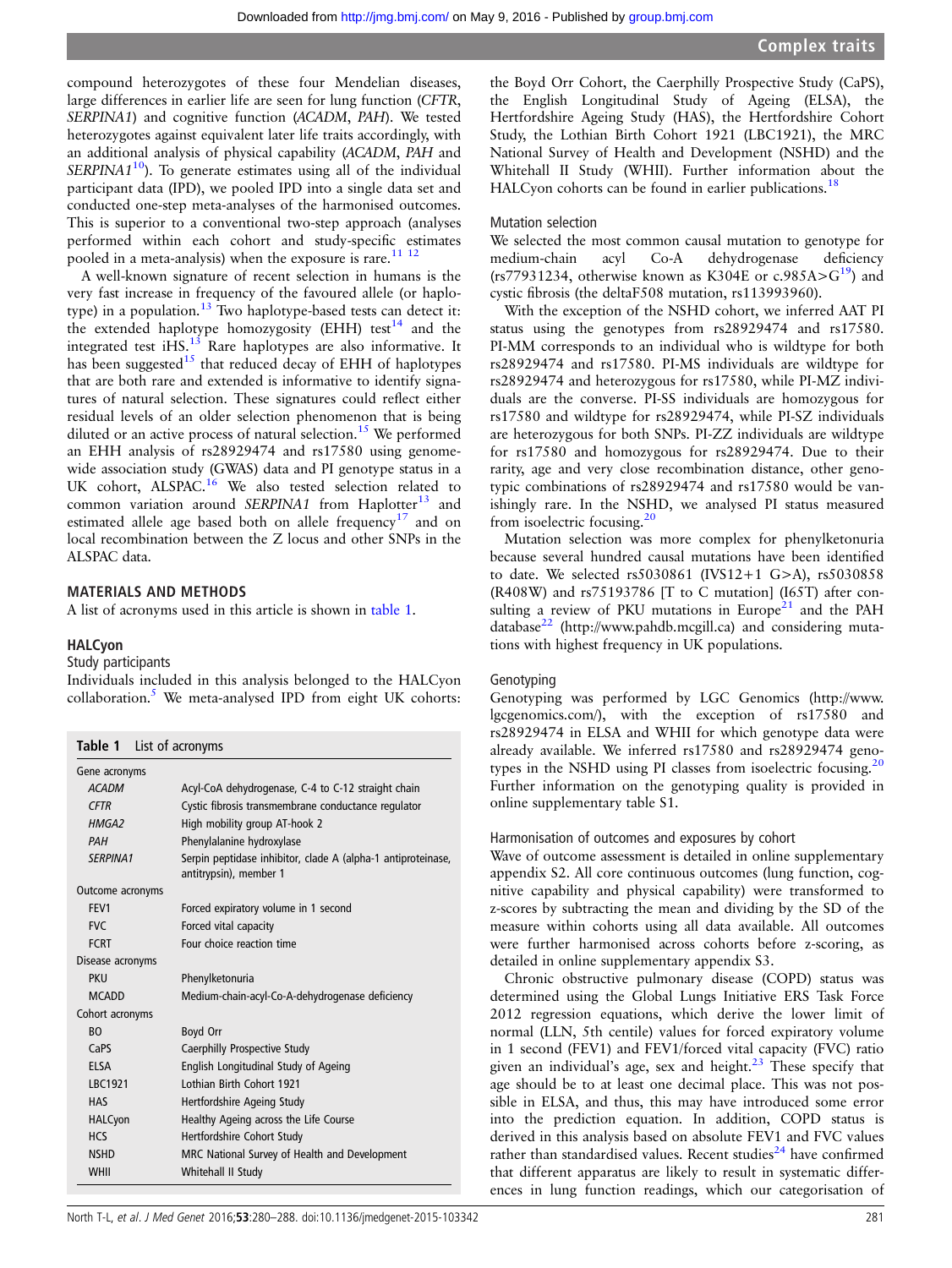cases and non-cases for COPD has not taken into account. An individual was classed as having COPD if their FEV1/FVC ratio and their FEV1 were below the sex, height and age-specific LLN. This identified approximately 8% of individuals as having COPD, which indicated false positives as we would expect 5%.

Carrier status was defined as a binary variable in all analyses and was coded as [0] non-carrier and [1] carrier. The three PAH mutations were combined so that a non-carrier was homozygous for all three SNPs and a carrier was heterozygous for at least one SNP. In the analysis of PI status, separate analyses were conducted for PI-MS, PI-MZ, PI-SS, PI-SZ and PI-ZZ versus PI-MM (with PI-MM coded as 0).

Several of the outcomes were transformed prior to z-scoring to improve the normality of the residual distributions. Four choice reaction time in CaPS was inverse transformed, search speed was natural log transformed (NSHD and ELSA) and Mill Hill was squared in WHII.

Analyses of FVC were repeated with a square-root transformation and of FEV1/FVC ratio with a cube transformation. Analyses of weight and body mass index (BMI) were repeated with a natural log transformation, although these anthropometric outcomes were not z-scored.

Prior to analysis, individuals of non-European ancestry (selfreported or detected from genome-wide data) and related individuals were removed from the data set.

#### Statistical analyses

All analyses were conducted using Stata v.13.1 $^{25}$  and basic covariates were age in years and sex. Analyses considering additional covariates or conducted within strata were restricted to individuals with these covariates/information available.

The analysis of lung function by AAT PI status tested for a linear association between binary PI status (PI-MS, MZ, SS, SZ, ZZ vs PI-MM) and (1) FEV1, (2) FVC and (3) FEV1/FVC ratio. Analyses were repeated in current, ex and never smokers and in individuals classified as having COPD. Associations in all individuals were repeated with adjustment for (1) height and height-squared and (2) height, height-squared and height-cubed. Associations in COPD cases were also repeated with simultaneous adjustment for height, height-squared and smoking status. The analysis of physical capability by AAT PI status tested for association of binary PI-status with continuous or binary outcome, adjusted for age and sex.

To explore the change in effect of PI status on lung function following height adjustment, we tested for association of PI status with height (cm), weight (kg) and BMI (kg/m<sup>2</sup>). Associations with height were repeated with simultaneous adjustment for FEV1 and FVC.

The analysis of lung function for CFTR tested for an association of deltaF508 carrier status with FEV1, FVC and FEV1/ FVC ratio in all individuals adjusted for age and sex, and stratified by smoking status. We also repeated the analysis in individuals classified as cases for COPD. The analysis in all individuals was repeated with simultaneous adjustment for height and height-squared.

We also tested for association of PI status (in the usual approach of PI-MS, MZ, SS, SZ, ZZ vs PI-MM) or deltaF508 carrier status with COPD case status.

The analysis of physical and cognitive capability outcomes for PAH and ACADM tested for an association of mutation carrier status with continuous or binary outcome, adjusted for age and sex.

#### Within-cohort analyses

To produce estimates by cohort, linear regression was implemented for continuous outcomes and logistic regression for binary outcomes.

#### One-step meta-analysis

A one-step meta-analysis approach using the IPD from all eight cohorts was used to derive estimates of effect sizes across all studies. This approach was adopted rather than the two-step method because the mutations are rare and thus the exposure of interest (carrier status) was often a rare event in the cohorts. One-step meta-analyses are based on the exact likelihood for the data, do not assume a normal distribution of effect estimates and do not assume that the SE of the effect estimate is exact; they are thus more appropriate in this instance.<sup>[11 12](#page-7-0)</sup> A fixed effects (FE) or a random effects (RE) meta-analysis can be implemented within the one-step framework. We first implemented an RE meta-analysis (as described below) in all associations due to the heterogeneity in study characteristics (age, sex, geographical location). An RE model assumes that the true effect of interest differs across the populations from which the studies are sampled and estimates the average effect.

To implement a one-step RE meta-analysis for continuous outcomes, we used the following command in Stata

mixed outcome binary genetic exposure i.study study#c.age study#sex || study: binary genetic exposure, noconstant residuals(independent, by(study)).

This mixed model tests for an RE of carrier status by cohort. The fixed portion of the model includes adjustment within cohorts for age and sex, and an intercept by cohort. Residuals are modelled to have study-specific distributions. A random intercept is not assumed.

To implement a one-step RE meta-analysis for binary outcomes, we used the following command in Stata

meqrlogit outcome binary\_genetic\_exposure i.study study#c.

age study#sex || study: binary\_genetic\_exposure, noconstant. This similarly tests for a random carrier effect by cohort, with covariate adjustment within cohorts in the fixed part of the model.

The corresponding mathematical model for the continuous outcomes, with β coefficients for FEs and u coefficients for REs, as per the nomenclature in the Stata Reference Manual<sup>26</sup> for mixed is

$$
\begin{aligned} \text{Outcome}_{ij} &= \beta_0 + \beta_{1j} + \beta_{2j} \, age_{ij} + \beta_{3j} \, sex_{ij} + \beta_4 \, carrier_{ij} \\ &+ u_{5j} \, carrier_{ij} + \epsilon_{ij} \end{aligned}
$$

where  $\varepsilon_{ii}$  is the normally distributed residual term with mean 0 and cohort specific variance and  $u_{5i}$  is the random carrier effect by cohort with mean 0 and variance estimated by the model. The corresponding mathematical model<sup>[26](#page-8-0)</sup> for the binary outcomes is

$$
logit (Pr(Outcome_{ij} = 1))
$$
  
=  $\beta_0 + \beta_{1j} + \beta_{2j} age_{ij} + \beta_{3j} sex_{ij} + \beta_4 carrier_{ij}$   
+  $u_{5i} carrier_{ij}$ 

In practice, we generally found that the estimated variance of the random component of the carrier status effect (the additional effect by cohort) was negligibly small. An FE model was, therefore, more appropriate. The results presented in the main tables also include an FE model using linear regression for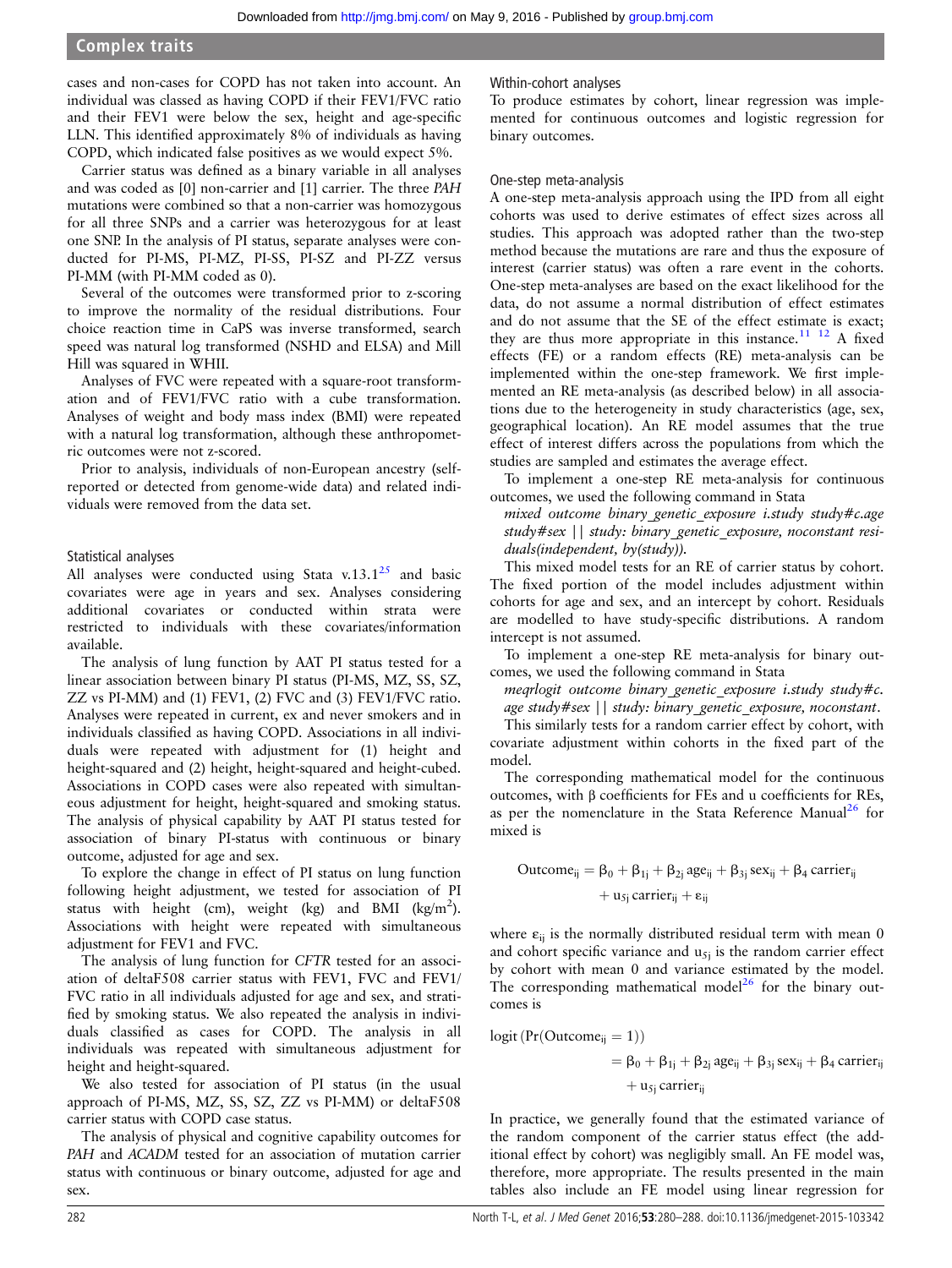continuous outcomes and logistic regression for binary outcomes, pooling all of the data across cohorts, and including a dummy variable for study. In all FE models, the covariates were again included as factor variables to adjust for effects by cohort (as would be the approach in a standard two-step meta-analysis). For completeness, all tables provide the RE and the FE estimates in addition to the estimated variance of the random carrier effect for interpretation. While the variance of the RE is informative as to whether the genotypic effect was the same across cohorts, it should also be noted that the RE model for continuous outcomes assumed heteroscedastic residuals (by cohort) while the FE model used a simplification of homoscedastic residuals. In a two-step framework, heteroscedastic residuals are modelled because associations are implemented within studies before meta-analysis of the effect estimates. Our main results were robust to either implementation. For the binary outcomes of COPD status and ability to balance, we make the simplifying assumption of independent and identically distributed residuals across cohorts.

The within-cohort estimates are provided for completeness, but these often analyse a rather small number of heterozygotes (or PI-MS, MZ, SS, SZ, ZZ). The meta-analysed estimates are the most reliable as these pool the data to maximise the sample size of the carriers. Online supplementary table S2, which details sample size for the meta-analyses by outcome, should be taken into account when interpreting the coefficients.

#### Selection analysis

#### Genotyping

In total, 9912 ALSPAC children were genotyped using the Illumina HumanHap550 quad genome-wide SNP genotyping platform by Sample Logistics and Genotyping Facilities at the Wellcome Trust Sanger Institute and LabCorp supported by 23andMe. Complete data for linkage disequilibrium (LD) analysis were available for 7583 unrelated individuals.

#### Statistical analyses

EHH was analysed as previously described.<sup>[14](#page-7-0)</sup> EHH measures the decay of homozygosity at a core haplotype of interest. Phased haplotypes involving rs28929474 and rs17580 plus 120 other SNPs (spanning ∼100 kb either side from rs28929474 and rs17580) were obtained by the software fast PHASE v1.2<sup>27</sup> from 7583 ALSPAC individuals. We used the Sweep program for the identification of core haplotypes involving the two SNPs using the block definition from Gabriel et  $al.^{28}$  $al.^{28}$  $al.^{28}$ 

We used the Haplotter program $13$  to explore signatures of selection in the SERPINA1 gene and surrounding genomic region (of 1 Mb either side). To this end, Haplotter considers data available for ∼800 000 common SNPs and 309 unrelated individuals from three populations. This web tool displays the results of selection from HapMap data by computing iHS, Fay and Wu's H, Tajima's D and  $F_{st.}$ <sup>1</sup>

#### RESULTS

#### Meta-analysis of HALCyon cohorts

For completeness, we show both RE and FE analyses. All analyses are given as online supporting information in the order: SERPINA1 (see online supplementary tables S3–S35), CFTR (see online supplementary tables S36–S40), ACADM (see online supplementary tables S41–S43) and PAH (see online supplementary tables S44–S46).

The genotype frequencies are provided in online supplementary tables S3–S5, S36, S41 and S44. There were no mutant homozygote calls for CFTR, ACADM or PAH. There was limited

evidence for any carrier effect of K304E or the three PAH mutations combined. There was weak evidence for a negative effect of deltaF508 heterozygosity on height-adjusted FVC (see online supplementary table S37). The individual cohort and meta-analysed effect estimates for CFTR, ACADM and PAH are provided in online supplementary tables S37–S46. Overall for SERPINA1, there was no compelling evidence of an association between PI status and physical capability (see online supplementary table S24). However, there was consistent evidence across the cohorts for a respiratory difference of PI-MZ individuals compared with MM individuals [\(table 2](#page-4-0)). No effect was observed in PI-MS individuals. The estimated variance of the RE of carrier status on FEV1 and FVC in the RE one-step meta-analysis was very small, suggesting a fixed carrier effect across cohorts. The FEs estimate was a 0.13 SD increase in FEV1 ( $p=1.7\times10^{-5}$ ) and a 0.16 SD increase in FVC (p=5.2×10−<sup>8</sup> ) using IPD data from all eight cohorts. Taking the study SDs and multiplying by these coefficients, this corresponds to a difference of approximately 81–108 mL (FEV1) and 115–170 mL (FVC). There was no association with FEV1/FVC ratio (see online supplementary table S6). Our analysis of the possible effect of smoking is shown in fi[gure 1](#page-4-0) (see online supplementary tables S10–S15). Stratifying as current (N=2430), ex ( $N=6422$ ) and never ( $N=5473$ ) smokers, there was no evidence for a difference in PI-MZ effect by smoking status.

Considering the well-known correlation of lung function with height, $23$  additional models adjusted for height were run for the AAT variants (see online supplementary table S17). We initially adjusted for height and height-squared (theoretically considering respiratory surface area), with additional adjustments for heightcubed (theoretically considering total respiring cell mass; see online supplementary table S22). Empirically, FEV1 and FVC depend on powers of height in the range 2.1–2.4 (Global Lung Function Initiative prediction equations<sup>[23](#page-8-0)</sup>). The association of PI-MZ status with FEV1 and FVC was attenuated after adjustment for powers of height (height and height-squared, [table 3\)](#page-5-0), but approximately half of the effect remained, suggestive that height and lung function are partially related covariates of PI-MZ. Including height-cubed did not further attenuate the genotypic association. We also considered the unadjusted PI-MZ association (FE meta-analysis) with percentage of predicted FEV1 or FVC using the Global Lungs Initiative ERS Task Force 2012 regression equations $23$  used in the COPD classification. This resulted in a slight attenuation of the association with FEV1 (1.3% increase, p=0.09) and FVC (1.6% increase,  $p=0.02$ ). While the prediction equations could be accounting for height in a purer way to covariate adjustment, they produced percentage of predicted values lower than 100% in HALCyon never smokers, which indicates that prediction equations specific to this sample of British ageing individuals of European ancestry may be required. The question of whether PI-MZ exerts a pleiotropic effect of enhanced respiratory capacity independently of its height association thus requires further investigation.

The linear association between PI-MZ and height, adjusted for age and sex ([table 4\)](#page-5-0), was notable ( $p=3.6\times10^{-10}$ , FE analysis) but was not observed for PI-MS. MZ individuals averaged approximately 1.5 cm taller than MM individuals. The FE and RE meta-analyses were repeated in individuals <55 years of age. The coefficient was reduced slightly (1.3 cm increase in MZ, p=0.005, n=4552 FE analysis of four cohorts), but contained the CI including all eight cohorts. We, therefore, concluded that the PI-MZ effect on height represents a growth not age-related shrinkage effect. There is also some hint (see online supplementary table S27) that mean height may increase across genotypes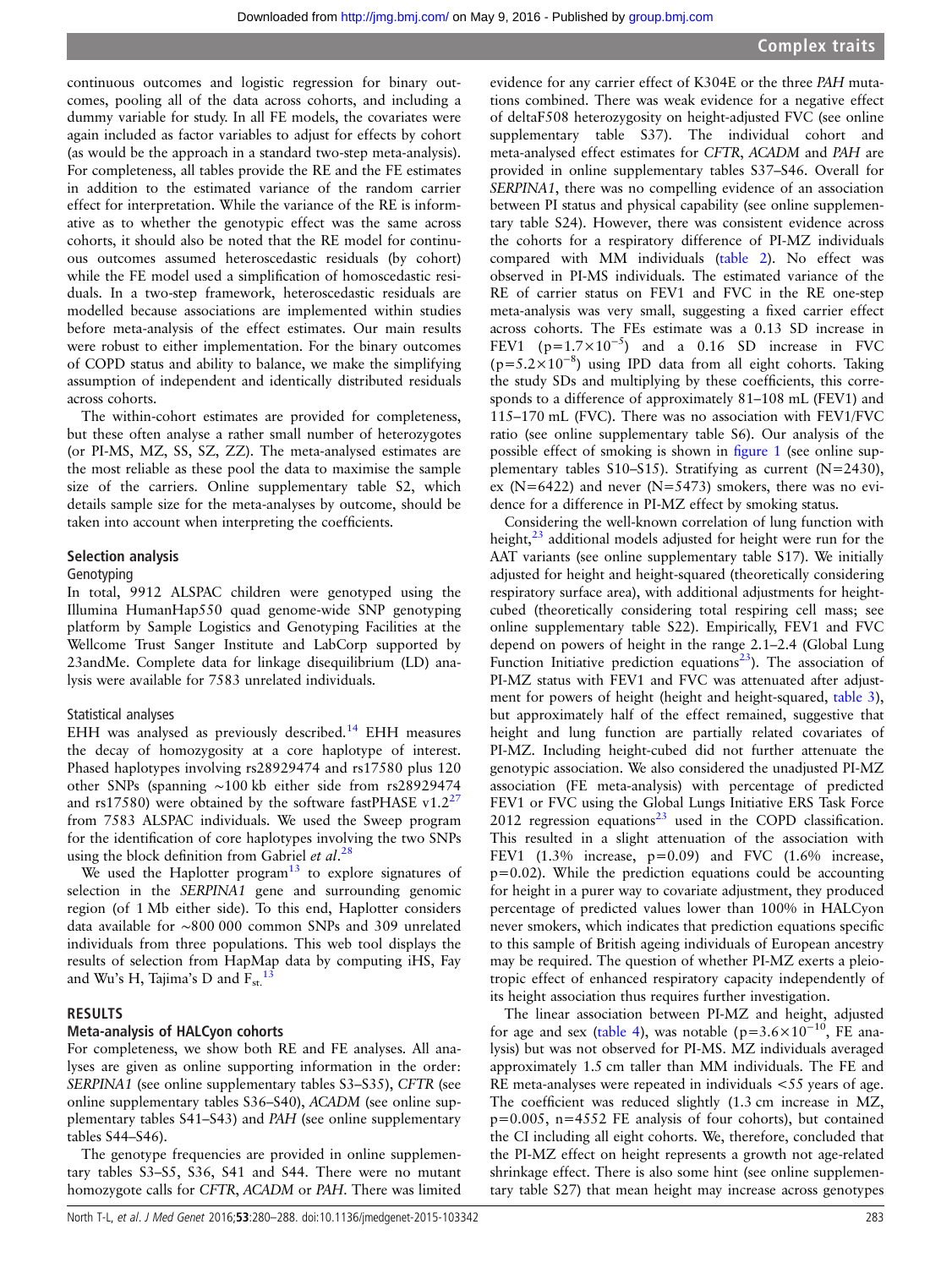## <span id="page-4-0"></span>Complex traits

Table 2 Association of alpha 1-antitrypsin protease inhibitor (PI) status with standardised lung function adjusted for age and sex

|              |                    | Regression coefficient (95% CI)   |                            |
|--------------|--------------------|-----------------------------------|----------------------------|
| Outcome      | Cohort             | MS vs MM                          | MZ vs MMt                  |
| Maximum FEV1 | B <sub>O</sub>     | $-0.05$ ( $-0.36$ to 0.27)        | $0.45$ (-0.14 to 1.04)     |
|              | CaPS               | $0.07$ (-0.10 to 0.24)            | $0.11$ (-0.12 to 0.33)     |
|              | <b>ELSA</b>        | $0.05$ (-0.03 to 0.12)            | $0.12*$ (0.01 to 0.23)     |
|              | <b>HAS</b>         | $-0.49*$ (-0.94 to -0.05)         | $0.08$ (-0.39 to 0.55)     |
|              | <b>HCS</b>         | $-0.01$ ( $-0.10$ to 0.09)        | $0.05$ (-0.10 to 0.19)     |
|              | LBC1921            | $-0.06$ ( $-0.31$ to 0.19)        | $0.16$ (-0.22 to 0.54)     |
|              | <b>NSHD</b>        | $0.02$ (-0.09 to 0.13)            | $0.18*$ (0.01 to 0.35)     |
|              | WHII               | $0.05$ (-0.03 to 0.12)            | $0.18**$ (0.06 to 0.29)    |
|              | <b>Combined FE</b> | $0.03$ (-0.01 to 0.07)            | $0.13***$ (0.07 to 0.19)   |
|              | Combined RE        | $0.03$ (-0.01 to 0.07)            | $0.13***$ (0.07 to 0.19)   |
|              | Estimated var‡     | 1.20e-13 (0.00e+00 to.)           | $1.09e-19$ (0.00e+00 to .) |
| Maximum FVC  | B <sub>O</sub>     | $0.03$ (-0.26 to 0.32)            | $0.43$ (-0.11 to 0.97)     |
|              | CaPS               | $0.08$ (-0.10 to 0.26)            | $0.15$ (-0.09 to 0.39)     |
|              | <b>ELSA</b>        | $0.02$ (-0.05 to 0.09)            | $0.12*$ (0.01 to 0.22)     |
|              | <b>HAS</b>         | $-0.35$ ( $-0.73$ to 0.03)        | $0.33$ (-0.09 to 0.74)     |
|              | <b>HCS</b>         | $-0.02$ ( $-0.11$ to 0.07)        | $0.14*$ (0.01 to 0.27)     |
|              | LBC1921            | $-0.07$ ( $-0.32$ to 0.17)        | $0.20$ (-0.17 to 0.56)     |
|              | <b>NSHD</b>        | $0.02$ (-0.09 to 0.13)            | $0.20*$ (0.04 to 0.37)     |
|              | WHII               | $-0.01$ ( $-0.08$ to 0.07)        | $0.19**$ (0.07 to 0.30)    |
|              | Combined FE        | $0.01$ (-0.03 to 0.04)            | $0.16***$ (0.10 to 0.22)   |
|              | <b>Combined RE</b> | $0.00$ (-0.04 to 0.04)            | $0.16***$ (0.10 to 0.22)   |
|              | Estimated var‡     | $3.76e-15$ (1.01e-28 to 1.40e-01) | $3.53e-19$ (0.00e+00 to .) |

Estimates for PI-SS, SZ and ZZ are provided in the online supplement.

\*p<0.05, \*\*p<0.01, \*\*\*p<0.001, \*\*\*\*p<0.0001.

†Exact p values for PI-MZ-FEV1 were 1.7×10−<sup>5</sup> (FE) and 1.1×10−<sup>5</sup> (RE); for PI-MZ-FVC were 5.2×10−<sup>8</sup> (FE) and 3.2×10−<sup>8</sup> (RE). ‡Estimated variance of the random slope on carrier status modelled by the RE model.

BO, Boyd Orr; CaPS, Caerphilly Prospective Study; ELSA, English Longitudinal Study of Ageing; FE, fixed effect; FEV1, forced expiratory volume in 1 second; FVC, forced vital capacity; HAS; Hertfordshire Ageing Study; HCS, Hertfordshire Cohort Study; LBC1921, Lothian Birth Cohort 1921; NSHD, MRC National Survey of Health and Development; RE, random effect; WHII, Whitehall II Study.

MM;MZ;SZ;ZZ. The association of PI-MZ versus MM and height was additionally simultaneously adjusted for FVC and FEV, which attenuated but did not remove the association (see online supplementary table S29). We note that both the respiratory and height associations occur in geographically confined cohorts. The by-cohort analyses show no evidence for a geographically stratified effect. The PI-MZ age-adjusted and sexadjusted associations with height, FEV1 z-score and FVC z-score did not appear to be driven by population stratification when we ran models adjusted for principal components in four of the studies (subsamples of ELSA, WHII, CaPS and LBC1921 with principal components available), although sample size was

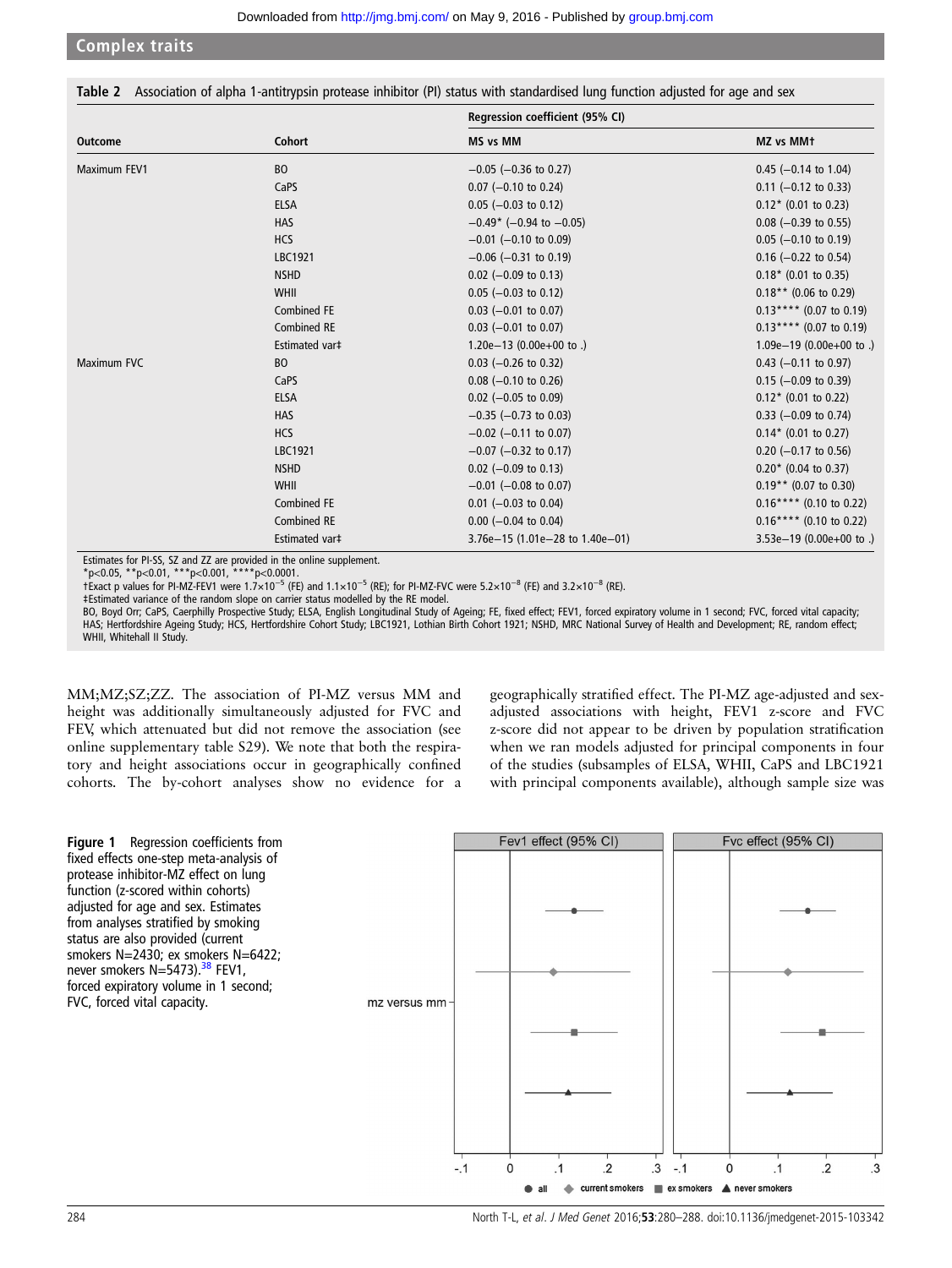| <b>Outcome</b>      | Cohort                | Regression coefficient (95% CI) |
|---------------------|-----------------------|---------------------------------|
| <b>Maximum FEV1</b> | BO.                   | $0.17$ (-0.40 to 0.74)          |
|                     | CaPS                  | $0.09$ (-0.12 to 0.30)          |
|                     | <b>ELSA</b>           | $0.06$ (-0.05 to 0.16)          |
|                     | <b>HAS</b>            | $0.11$ (-0.34 to 0.56)          |
|                     | <b>HCS</b>            | $-0.01$ ( $-0.15$ to 0.12)      |
|                     | LBC1921               | $0.09$ (-0.27 to 0.44)          |
|                     | <b>NSHD</b>           | $0.08$ (-0.08 to 0.23)          |
|                     | WHII                  | $0.11$ (-0.00 to 0.21)          |
|                     | <b>Combined FE</b>    | $0.07*$ (0.01 to 0.12)          |
|                     | <b>Combined RE</b>    | $0.07*$ (0.01 to 0.12)          |
|                     | Estimated vart        | 1.03e-17 (1.80e-32 to 5.87e-03) |
| Maximum FVC         | B <sub>O</sub>        | $0.06$ (-0.43 to 0.56)          |
|                     | CaPS                  | $0.13$ (-0.08 to 0.34)          |
|                     | <b>ELSA</b>           | $0.04$ (-0.06 to 0.14)          |
|                     | <b>HAS</b>            | $0.35$ (-0.04 to 0.74)          |
|                     | <b>HCS</b>            | $0.07$ (-0.05 to 0.18)          |
|                     | LBC1921               | $0.10$ (-0.23 to 0.44)          |
|                     | <b>NSHD</b>           | $0.08$ (-0.06 to 0.23)          |
|                     | <b>WHII</b>           | $0.10$ (-0.00 to 0.20)          |
|                     | Combined FE           | $0.08**$ (0.03 to 0.13)         |
|                     | <b>Combined RE</b>    | $0.08**$ (0.03 to 0.13)         |
|                     | <b>Estimated vart</b> | 1.25e-13 (5.20e-27 to 3.01e+00) |

<span id="page-5-0"></span>Table 3 Association of alpha 1-antitrypsin protease inhibitor (PI)-MZ status and standardised lung function adjusted for age, sex, height and height-squared

\*p<0.05, \*\*p<0.01, \*\*\*p<0.001, \*\*\*\*p<0.0001.

†Estimated variance of the random slope on carrier status modelled by the RE model. BO, Boyd Orr; CaPS, Caerphilly Prospective Study; ELSA, English Longitudinal Study of Ageing; FE, fixed effect; FEV1, forced expiratory volume in 1 second; FVC, forced vital capacity; HAS; Hertfordshire Ageing Study; HCS, Hertfordshire Cohort Study; LBC1921, Lothian Birth Cohort 1921; NSHD, MRC National Survey of Health and Development; RE, random effect; WHII, Whitehall II Study.

markedly attenuated. A homogeneity analysis  $(\chi^2$  contingency test) to test whether genotype frequencies of AAT deficiency PI status differ among cohorts did not reveal significant heterogeneity (p=0.310). Nominal but minor differences between observed and expected genotype frequencies were observed for



Figure 2 The pleiotropic effect of the Z allele on respiratory capacity and height. 'Unadjusted' estimates are from the (upper circle) one-step fixed effects analyses of z-scored forced expiratory volume in 1 second (FEV1) or z-scored forced vital capacity (FVC) on protease inhibitor (PI)-MZ versus PI-MM adjusted for age and sex or (lower circle) from the one-step fixed effects analysis of height (cm) on PI-MZ versus PI-MM adjusted for age and sex. The 'adjusted' estimates are additionally adjusted for (upper circle) height (cm) and (lower circle) z-scored FEV1 and z-scored FVC simultaneously.

HAS (contributions to  $\chi^2$ >3.84), but these are related to low numbers and may be explained as type I error. We concluded that the PI-Z allele may have pleiotropic effects on height and respiratory function (figure 2).

The association of PI-MZ with weight and BMI was assessed (see online supplementary tables S31–S35). We observed no association for BMI and an effect estimate for weight that was consistent with what is predicted given the observational correlation between height and weight.

A previous population-based study showed a lower FEV1 in PI-MZ compared with PI-MM in individuals with clinically defined COPD, adjusted for age, sex, height and smoking status.[29](#page-8-0) Using the Global Lungs Initiative ERS Task Force 2012 regression equations,[23](#page-8-0) we classified all individuals as either cases or non-cases for COPD and reran the age-adjusted and sex-adjusted model in COPD cases (see online supplementary tables S16, S19 and S20). We did not replicate the results of the

Table 4 Association of alpha 1-antitrypsin protease inhibitor (PI) status and height (cm) adjusted for age and sex

|                    | Regression coefficient (95% CI)           |                                   |  |
|--------------------|-------------------------------------------|-----------------------------------|--|
| Cohort             | MS vs MM                                  | MZ vs MM+                         |  |
| <b>BO</b>          | 2.31 $(-0.24$ to 4.86)                    | $7.33**$ (2.36 to 12.30)          |  |
| CaPS               | $0.27$ (-0.97 to 1.51)                    | $0.55$ (-1.08 to 2.18)            |  |
| <b>ELSA</b>        | $0.20$ (-0.40 to 0.81)                    | $2.02***$ (1.12 to 2.92)          |  |
| <b>HAS</b>         | $0.24$ (-3.04 to 3.51)                    | $-0.26$ ( $-3.69$ to 3.18)        |  |
| <b>HCS</b>         | $-0.10$ ( $-0.87$ to 0.67)                | $1.23*$ (0.09 to 2.37)            |  |
| LBC1921            | $0.44$ (-1.55 to 2.43)                    | 1.06 $(-1.89$ to 4.00)            |  |
| <b>NSHD</b>        | $0.68$ (-0.11 to 1.47)                    | $1.84**$ (0.64 to 3.04)           |  |
| <b>WHII</b>        | $0.23$ (-0.34 to 0.81)                    | $1.24***$ (0.34 to 2.14)          |  |
| <b>Combined FE</b> | $0.28$ (-0.03 to 0.59)                    | $1.50***$ (1.03 to 1.97)          |  |
| <b>Combined RE</b> | $0.28$ (-0.03 to 0.59)                    | $1.51***$ (1.04 to 1.97)          |  |
| Estimated var‡     | 2.77e $-13$ (1.06e $-26$ to 7.27e $+00$ ) | $1.67e-12$ (1.59e-25 to 1.76e+01) |  |

Estimates for PI-SS, SZ and ZZ are provided in the online supplement.<br>\*p<0.05, \*\*p<0.01, \*\*\*p<0.001, \*\*\*\*p<0.0001.<br>†Exact p values for PI-MZ—height were 3.6×10<sup>−10</sup> (FE) and 2.9×10<sup>−10</sup> (RE).

‡Estimated variance of the random slope on carrier status modelled by the RE model.

BO, Boyd Orr; CaPS, Caerphilly Prospective Study; ELSA, English Longitudinal Study of Ageing; FE, fixed effect; HAS; Hertfordshire Ageing Study; HCS, Hertfordshire Cohort Study; LBC1921, Lothian Birth Cohort 1921; NSHD, MRC National Survey of Health and Development; RE, random effect; WHII, Whitehall II Study.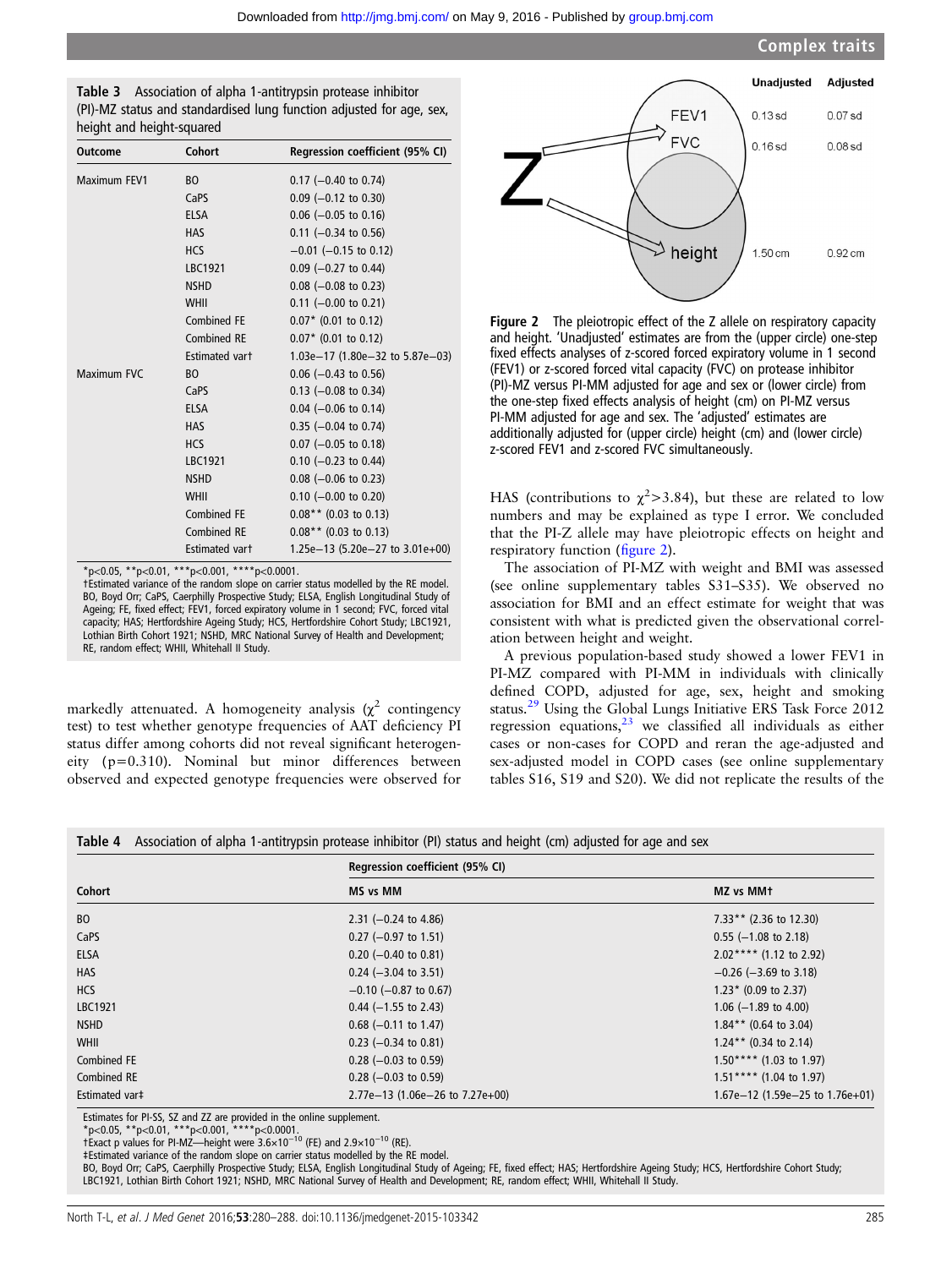## Complex traits

previous study, nor after adjustment for powers of height and smoking status. We meta-analysed the odds of COPD in PI classes compared with MM individuals (see online supplementary tables S25 and S26). There was no compelling evidence for an association with PI-MS or PI-MZ, while the PI-SS, SZ and PI-ZZ meta-analyses were not possible due to the low genotype frequencies. However, two out of six ZZs with available data displayed COPD (one extreme).

Online supplementary table S2 shows that overall we conducted in the region of 182 one-step meta-analyses across all outcomes and genetic variants. Many of these tests were not independent due to the outcomes (eg, FEV1/FVC ratio is derived from FEV1 and FVC) or the genetic exposures (eg, PI-MM were included in all PI analyses) or due to subgroup analyses (eg, smokers, COPD) or rerunning adjusted models. However, even with a Bonferroni adjustment based on this number (p=0.00027), our main results still produce comparatively small p values. The results of further sensitivity analyses are described in online supplementary appendix S4.

#### Selection analysis

EHH results involving rs28929474 and rs17580 show small decay of EHH, from 1 to 0.6, after 90 kb from  $5'$  (see online supplementary figure S1). This relatively small reduction is observed for two rare haplotypes (of 5% and 2% frequency, respectively) each of them including the rare allele of each SNP. The decay of EHH is more pronounced to the  $3'$  end, with EHH for both rare haplotypes being reduced to 0.5 at a distance of 30 kb. These results were qualitatively unchanged with the addition of neighbouring SNPs to the core region.

Results observed from Haplotter for common SNPs analysed by iHS, Fay and Wu's H, Tajima's D and  $F_{st}$  show no evidence of selection driving alleles at intermediate or high frequency in and around the SERPINA1 gene (see online supplementary figure S2).

Recombination data from the ALSPAC sample combined with pairwise LD between SNPs around rs28929474 suggested an allele age of between 100 and 250 generations (see online supplementary figure S3). In contrast, using Z allele frequency this estimate was 1758 generations.

#### **DISCUSSION**

The PI-MZ rare (2%) SNP height effect is about fourfold greater than that for the top common SNP in HMGA2 for height. However, PI-MZ is not represented on GWAS chips, so the largest height meta-analyses of up to  $250000$  individuals<sup>30</sup> would not have detected it directly and apparently did not do so by imputation. Furthermore, whole-genome sequencing studies such as UK10K [\(http://www.UK10K.org](http://www.UK10K.org)) would not have analysed enough individuals to robustly detect the effect even if calls and imputation on low read depth were efficient. While analyses of the possible contribution of common SNPs to height suggest that they could explain the large part of this highly heritable trait, $31$  our observation raises the possibility that many common SNPs might be each weakly proxying rarer causal alleles.

Our main results of interest (MZ carrier effect on lung function and height) were obtained from a large number of carriers (>600) at the meta-analysis level. Neither association explains the other, although there is partial phenotypic correlation. The enhancement (rather than reduction) of FEV1 and FVC by PI-Z allele heterozygosity was unexpected and is in apparent contrast with the suggestion of greater incidence of respiratory infections in PI-MZ children<sup>20</sup> and with the well-known severe deleterious

effects of PI-ZZ. However, mechanisms for balancing selection on PI-MZ ( $rs28929474$ ) have previously been proposed,  $32$  and the potential connective tissue and immunological/inflammatory effects of the Z allele<sup>[32](#page-8-0)</sup> could plausibly lead to enhanced FEV1 and FVC with either positively or negatively correlated inflammatory or infection susceptibility. Previous studies have detected an interaction of PI-MZ with smoking such that PI-MZ ever smokers have reduced respiratory capacity compared with PI-MM.<sup>[33](#page-8-0)</sup> Our analysis restricted to current smokers did not detect reduced respiratory capacity in this group of individuals, and we observed enhanced respiratory capacity in ex smokers. Seventeen per cent of individuals with the relevant covariates (PI status, lung function, age and sex) were current smokers in HALCyon, 97 of which were PI-MZ. Future observational studies with increased sample size should consider current or ever smoking PI-MZ individuals to consider whether there is reduced respiratory capacity in this subgroup of individuals. Alternatively, it could be that a cumulative smoke exposure of an as yet undetermined amount determines the development of respiratory disease in PI-MZ individuals; there is evidence in PI-ZZ and PI-SZ individuals that such a concept exists.<sup>[4](#page-7-0) [34](#page-8-0)</sup> Consequently, future studies may also need to quantify relevant environmental exposures such as cigarette smoking.

Microsatellite dating of the Z allele suggests appearance 107– 1[35](#page-8-0) generations ago, with high prevalence in North Europe.<sup>35</sup> Height SNP variants have recently been shown collectively to have been positively selected in North (vs South) Europeans.<sup>[36](#page-8-0)</sup> Using GWAS data and PI genotype status in another UK cohort, ALSPAC,[16](#page-7-0) we analysed for EHH (see online supplementary figure S1). We also tested selection related to common variation around SERPINA1 from Haplotter<sup>[13](#page-7-0)</sup> (see online supplementary figure S2) and estimated allele age based both on allele fre-quency<sup>[17](#page-7-0)</sup> and on local recombination between the Z locus and other SNPs. Recombination data in conjunction with pairwise LD between SNPs around rs28929474 indicate an allele age consistent with earlier microsatellite estimates (from 100 to 250 generations, see online supplementary figure S3), and even for a rare SNP, the haplotypes on which Z and S reside are extended, whereas Z allele frequency estimates an age about  $10\times$  older (1758 generations). These genomic features all point towards positive selection acting on the Z (and S) alleles. It is, therefore, possible that PI-Z, here shown to be a rarer allele for greater height, has been positively selected on height (or weight—a possible survival advantage in colder latitudes) though PI-ZZ is detrimental to respiratory health. PI-MZ may thus represent a balanced polymorphism with greater height or FEV1 or FVC being advantageous in heterozygotes but lung (and liver) disease being disadvantageous in ZZ homozygotes.

AAT is a therapeutic agent and target in relation to its respira-tory importance.<sup>[37](#page-8-0)</sup> Our findings in PI-MZ heterozygotes invite both a reconsideration of what may be an optimal level of AAT for best respiratory function and for the first time a consideration whether AAT may mark a novel aspect of height determination, which could itself become a therapeutic target for height modification in some growth deficiency disorders.

#### Author affiliations <sup>1</sup>

4 National Institute for Health Research Musculoskeletal Biomedical Research Unit, University of Oxford, Oxford, UK

5 Department of Psychology, University of Edinburgh, Edinburgh, UK

<sup>&</sup>lt;sup>1</sup>School of Social and Community Medicine, University of Bristol, Bristol, UK <sup>2</sup>MRC Lifecourse Epidemiology Unit, University of Southampton, Southampton, UK <sup>3</sup>National Institute for Health Research Nutrition Biomedical Research Centre, University of Southampton and University Hospital Southampton NHS Foundation Trust, Southampton, UK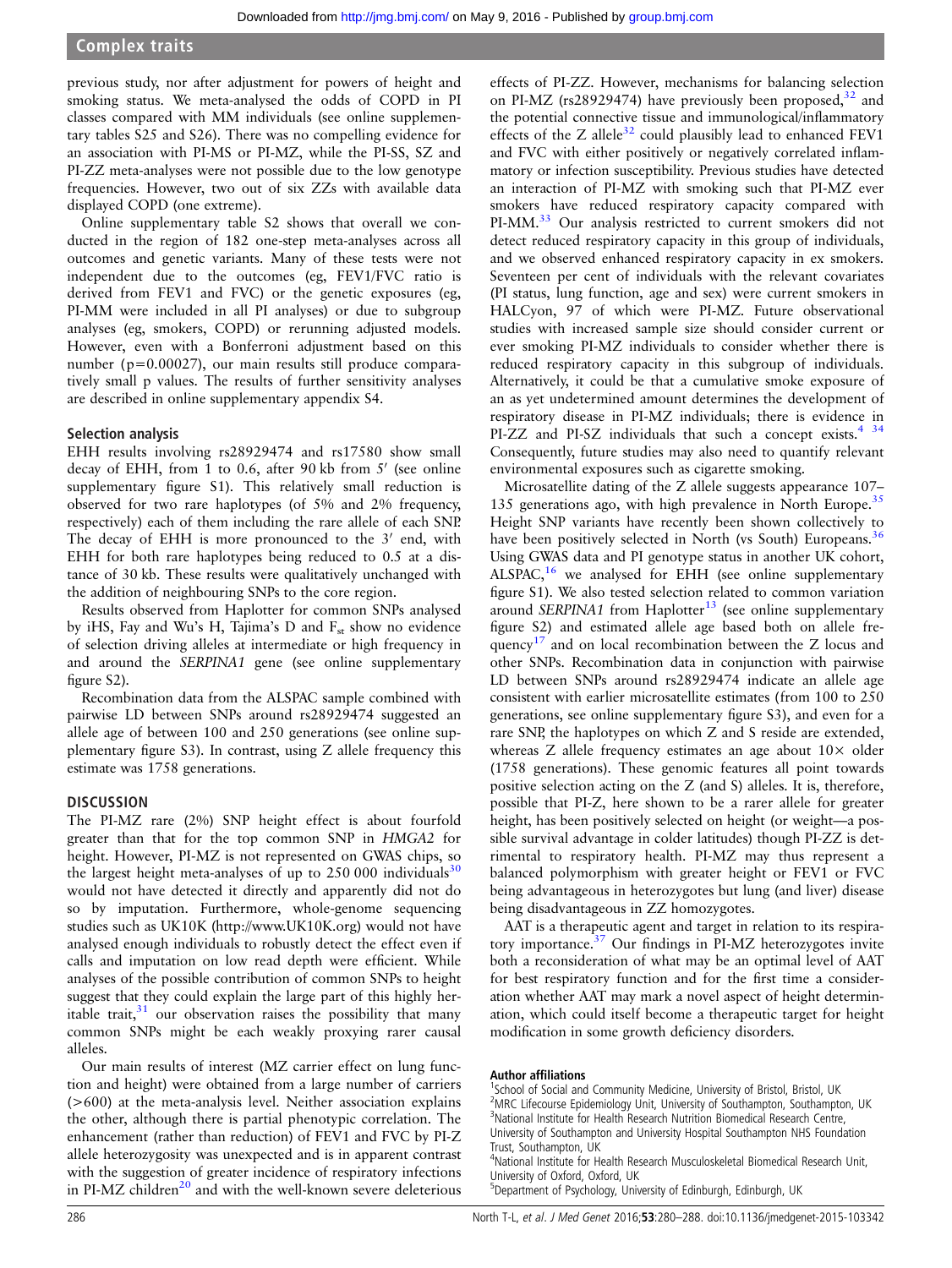<span id="page-7-0"></span><sup>6</sup>Centre for Cognitive Ageing and Cognitive Epidemiology, University of Edinburgh, Edinburgh, UK

<sup>7</sup> Department of Psychiatry, University of Oxford, Oxford, UK

8 Department of Epidemiology and Public Health, UCL, London, UK <sup>9</sup>ISER, University of Essex, Essex, UK

<sup>10</sup>University of Bristol/University Hospitals Bristol NHS Foundation Trust National Institute for Health Research Bristol Nutrition Biomedical Research Unit, University of Bristol, Bristol, UK

<sup>11</sup>MRC Unit for Lifelong Health and Ageing at UCL, London, UK

Acknowledgements The authors thank Rachel Cooper for providing Stata code to harmonise the physical capability outcomes in HALCyon. They thank Julian Higgins, Andrew Simpkin and Corrie Macdonald-Wallis for providing expertise during the manuscript preparation. They also thank Kate Birnie, Karen Jameson, Holly Syddall, Vanessa Cox, Nikki Graham, Jorgen Engmann, Aida Sanchez, Sarah Harris, David Evans, Hashem Shihab and Christopher Raistrick for providing data.

Contributors Substantial contributions to the conception or design of the work; or the acquisition, analysis or interpretation of data for the work: T-LN, YB-S, CC, IJD, JG, MK, MK, RMM, AP, AAS, JMS, AW, DK, SR and INMD. Drafting the work or revising it critically for important intellectual content: T-LN, YB-S, CC, IJD, JG, MK, MK, RMM, AP, AAS, JMS, AW, DK, SR and INMD. Final approval of the version to be published: T-LN, YB-S, CC, IJD, JG, MK, MK, RMM, AP, AAS, JMS, AW, DK, SR, INMD. Agreement to be accountable for all aspects of the work in ensuring that questions related to the accuracy or integrity of any part of the work are appropriately investigated and resolved: T-LN, SR and INMD.

Funding The HALCyon cohort collaboration was established by the HALCyon grant funded by the New Dynamics of Ageing (RES-353-25-0001). BO: The Wellcome Trust funded R.M.M. to undertake the clinical third wave of follow-up of Boyd Orr (2002–03) as part of a research training fellowship in clinical epidemiology (grant GR063779FR). CaPS was conducted by the former MRC Epidemiology Unit (South Wales) and funded by the Medical Research Council of the United Kingdom. The School of Social and Community Medicine, University of Bristol now maintains the archive; more information about data access can be found at [http://www.bris.ac.uk/](http://www.bris.ac.uk/social-community-medicine/people/project/1392) [social-community-medicine/people/project/1392](http://www.bris.ac.uk/social-community-medicine/people/project/1392). Samples from the English Longitudinal Study of Ageing (ELSA) DNA Repository (EDNAR), received support under a grant (AG1764406S1) awarded by the NIA. ELSA was developed by a team of researchers based at the National Centre for Social Research, University College London and the Institute of Fiscal Studies. The data were collected by the National Centre for Social Research. HCS/HAS: The Hertfordshire studies were supported by the Medical Research Council, NIHR Southampton BRC, NIHR Musculoskeletal BRU (Oxford), Arthritis Research UK, International Osteoporosis Foundation, British Heart Foundation, and EU Framework 7 programme. The LBC1921 was funded by the Biotechnology and Biological Sciences Research Council (15/SAG09977), the Chief Scientist Office of the Scottish Executive Health Department (CZB/4/505, ETM/55, CZH/4/213, CZG/3/2/79), a Royal Society-Wolfson Research Merit Award to IJD. The work was undertaken by The University of Edinburgh Centre for Cognitive Ageing and Cognitive Epidemiology, part of the cross council Lifelong Health and Wellbeing Initiative (MR/K026992/1). Funding from the Biotechnology and Biological Sciences Research Council (BBSRC) and Medical Research Council (MRC) is gratefully acknowledged. The MRC National Survey of Health and Development (NSHD) is supported by the UK Medical Research Council [MC\_UU\_12019/1]. Bona fide researchers can apply to access the NSHD data via a standard application procedure (further details available at: [http://www.nshd.mrc.ac.uk/data.aspx\)](http://www.nshd.mrc.ac.uk/data.aspx). The Whitehall II study has been supported by grants from the UK: the Medical Research Council (K013351); Economic and Social Research Council; British Heart Foundation; Health and Safety Executive; Department of Health; and from the US: the National Institute on Aging (NIA; grant no. AG13196; R01AG034454); National Heart Lung and Blood Institute (grant no. HL36310), NIH; and the John D. and Catherine T. MacArthur Foundation Research Networks on Successful Midlife Development and Socio-economic Status and Health. ALSPAC: We are extremely grateful to all the families who took part in this study, the midwives for their help in recruiting them, and the whole ALSPAC team, which includes interviewers, computer and laboratory technicians, clerical workers, research scientists, volunteers, managers, receptionists and nurses. The UK Medical Research Council and the Wellcome Trust (grant ref: 102215/2/13/2) and the University of Bristol provide core support for ALSPAC. This publication is the work of the authors and TLN will serve as guarantor for the contents of this paper. Please note that the study website contains details of all the data that is available through a fully searchable data dictionary ([http://www.bris.ac.uk/](http://www.bris.ac.uk/alspac/researchers/data-access/data-dictionary/) [alspac/researchers/data-access/data-dictionary/\)](http://www.bris.ac.uk/alspac/researchers/data-access/data-dictionary/). T-LN is the recipient of an MRC PhD studentship in the Bristol Centre for Systems Biomedicine (BCSBmed) MRC doctoral training centre. CC and DK are funded by the Medical Research Council [MC\_UU\_12019/1, MC\_UU\_12019/4]. MK is supported by an Economic and Social Research Council professorial fellowship. IJD and JMS are supported by the Centre for Cognitive Ageing and Cognitive Epidemiology, which is funded by the Biotechnology Sciences Research Council and the Medical Research Council and the University of Edinburgh as part of the cross council Lifelong Health and Wellbeing initiative

(MR/K026992/1). The NIHR Bristol Nutrition Biomedical Research Unit is funded by the National Institute for Health Research (NIHR) and is a partnership between the University Hospitals Bristol NHS Foundation Trust and the University of Bristol. The funders had no role in the conduct or reporting of the study.

Competing interests None declared.

Patient consent Obtained.

Ethics approval Please see online supporting information S1 for a list of Ethics Committees that approved each study.

Provenance and peer review Not commissioned; externally peer reviewed.

Open Access This is an Open Access article distributed in accordance with the terms of the Creative Commons Attribution (CC BY 4.0) license, which permits others to distribute, remix, adapt and build upon this work, for commercial use, provided the original work is properly cited. See: [http://creativecommons.org/](http://creativecommons.org/licenses/by/4.0/) [licenses/by/4.0/](http://creativecommons.org/licenses/by/4.0/)

#### **REFERENCES**

- Stegink LD, Koch R, Blaskovics ME, Filer LJ Jr, Baker GL, McDonnell JE. Plasma phenylalanine levels in phenylketonuric heterozygous and normal adults administered aspartame at 34 mg/kg body weight. [Toxicology](http://dx.doi.org/10.1016/0300-483X(81)90108-6) 1981;20:81-90.
- 2 de Serres F, Blanco I. Role of alpha-1 antitrypsin in human health and disease. [J Intern Med](http://dx.doi.org/10.1111/joim.12239) 2014;276:311–35.
- 3 Hersh CP, Dahl M, Ly NP, Berkey CS, Nordestgaard BG, Silverman EK. Chronic obstructive pulmonary disease in alpha1-antitrypsin PI MZ heterozygotes: a meta-analysis. [Thorax](http://dx.doi.org/10.1136/thx.2004.022541) 2004;59:843–9.
- Green CE, Vayalapra S, Hampson JA, Mukherjee D, Stockley RA, Turner AM. PiSZ alpha-1 antitrypsin deficiency (AATD): pulmonary phenotype and prognosis relative to PiZZ AATD and PiMM COPD. [Thorax](http://dx.doi.org/10.1136/thoraxjnl-2015-206906) 2015;70:939-45.
- 5 Kuh D, Cooper R, Richards M, Gale C, von Zglinicki T, Guralnik J. A life course approach to healthy ageing: The HALCyon programme. [Public Health](http://dx.doi.org/10.1016/j.puhe.2012.01.025) 2012;126:193–5.
- 6 A life course approach to healthy ageing. Oxford: Oxford University Press, 2014.
- 7 Cooper R, Kuh D, Hardy R, Mortality Review Group; FALCon and HALCyon Study Teams. Objectively measured physical capability levels and mortality: systematic review and meta-analysis. **[BMJ](http://dx.doi.org/10.1136/bmj.c4467)** 2010;341:c4467.
- 8 Leivseth L, Nilsen TIL, Mai X-M, Johnsen R, Langhammer A. Lung function and respiratory symptoms in association with mortality: the HUNT study. [COPD: Journal](http://dx.doi.org/10.3109/15412555.2013.781578) [of Chronic Obstructive Pulmonary Disease](http://dx.doi.org/10.3109/15412555.2013.781578) 2014;11:59–80.
- 9 Sabia S, Guéguen A, Marmot MG, Shipley MJ, Ankri J, Singh-Manoux A. Does cognition predict mortality in midlife? Results from the Whitehall II cohort study. [Neurobiol Aging](http://dx.doi.org/10.1016/j.neurobiolaging.2008.05.007) 2010;31:688–95.
- 10 Buisseret PD, Pembrey ME, Lessof MH.  $\alpha$ 1-antitrypsin phenotypes in rheumatoid arthritis and ankylosing spondylitis. [Lancet](http://dx.doi.org/10.1016/S0140-6736(77)90408-1) 1977;310:1358-9.
- 11 Simmonds MC, Higgins JP. A general framework for the use of logistic regression models in meta-analysis. [Stat Methods Med Res](http://dx.doi.org/10.1177/0962280214534409) 2014.
- 12 Higgins JPT, Whitehead A, Turner RM, Omar RZ, Thompson SG. Meta-analysis of continuous outcome data from individual patients. [Stat Med](http://dx.doi.org/10.1002/sim.918) 2001;20:2219–41.
- 13 Voight BF, Kudaravalli S, Wen X, Pritchard JK. A map of recent positive selection in the human genome. [PLoS Biol](http://dx.doi.org/10.1371/journal.pbio.0040072) 2006;4:e72.
- 14 Sabeti PC, Reich DE, Higgins JM, Levine HZP, Richter DJ, Schaffner SF, Gabriel SB, Platko JV, Patterson NJ, McDonald GJ, Ackerman HC, Campbell SJ, Altshuler D, Cooper R, Kwiatkowski D, Ward R, Lander ES. Detecting recent positive selection in the human genome from haplotype structure. [Nature](http://dx.doi.org/10.1038/nature01140) 2002;419:832-7.
- Rodriguez S, Williams DM, Guthrie PAI, McArdle WL, Smith GD, Evans DM, Gaunt TR, Day INM. Molecular and population analysis of natural selection on the human haptoglobin duplication. [Ann Hum Genet](http://dx.doi.org/10.1111/j.1469-1809.2012.00716.x) 2012;76:352-62.
- 16 Boyd A, Golding J, Macleod J, Lawlor DA, Fraser A, Henderson J, Molloy L, Ness A, Ring S, Davey Smith G. Cohort Profile: the 'Children of the 90s'—the index offspring of the Avon Longitudinal Study of Parents and Children. [Int J Epidemiol](http://dx.doi.org/10.1093/ije/dys064) 2013;42:111–27.
- 17 Slatkin M, Rannala B. Estimating allele age. Annu [Rev Genomics Hum Genet](http://dx.doi.org/10.1146/annurev.genom.1.1.225) 2000;1:225–49.
- 18 Alfred T, Ben-Shlomo Y, Cooper R, Hardy R, Cooper C, Deary IJ, Elliott J, Gunnell D, Harris SE, Kivimaki M, Kumari M, Martin RM, Power C, Sayer AA, Starr JM, Kuh D, Day INM, HALCyon Study Team. Absence of association of a single-nucleotide polymorphism in the TERT-CLPTM1L locus with age-related phenotypes in a large multicohort study: the HALCyon programme. [Aging Cell](http://dx.doi.org/10.1111/j.1474-9726.2011.00687.x) 2011;10:520-32.
- 19 Khalid JM, Oerton J, Cortina-Borja M, Andresen BS, Besley G, Dalton RN, Downing M, Green A, Henderson M, Leonard J, Dezateux C. Ethnicity of children with homozygous c.985A>G medium-chain acyl-CoA dehydrogenase deficiency: findings from screening approximately 1.1 million newborn infants. [J Med Screen](http://dx.doi.org/10.1258/jms.2008.008043) 2008;15:112–7.
- 20 Wadsworth MEJ, Vinall LE, Jones AL, Hardy RJ, Whitehouse DB, Butterworth SL, Hilder WS, Lovegrove JU, Swallow DM. Alpha1-Antitrypsin as a Risk for Infant and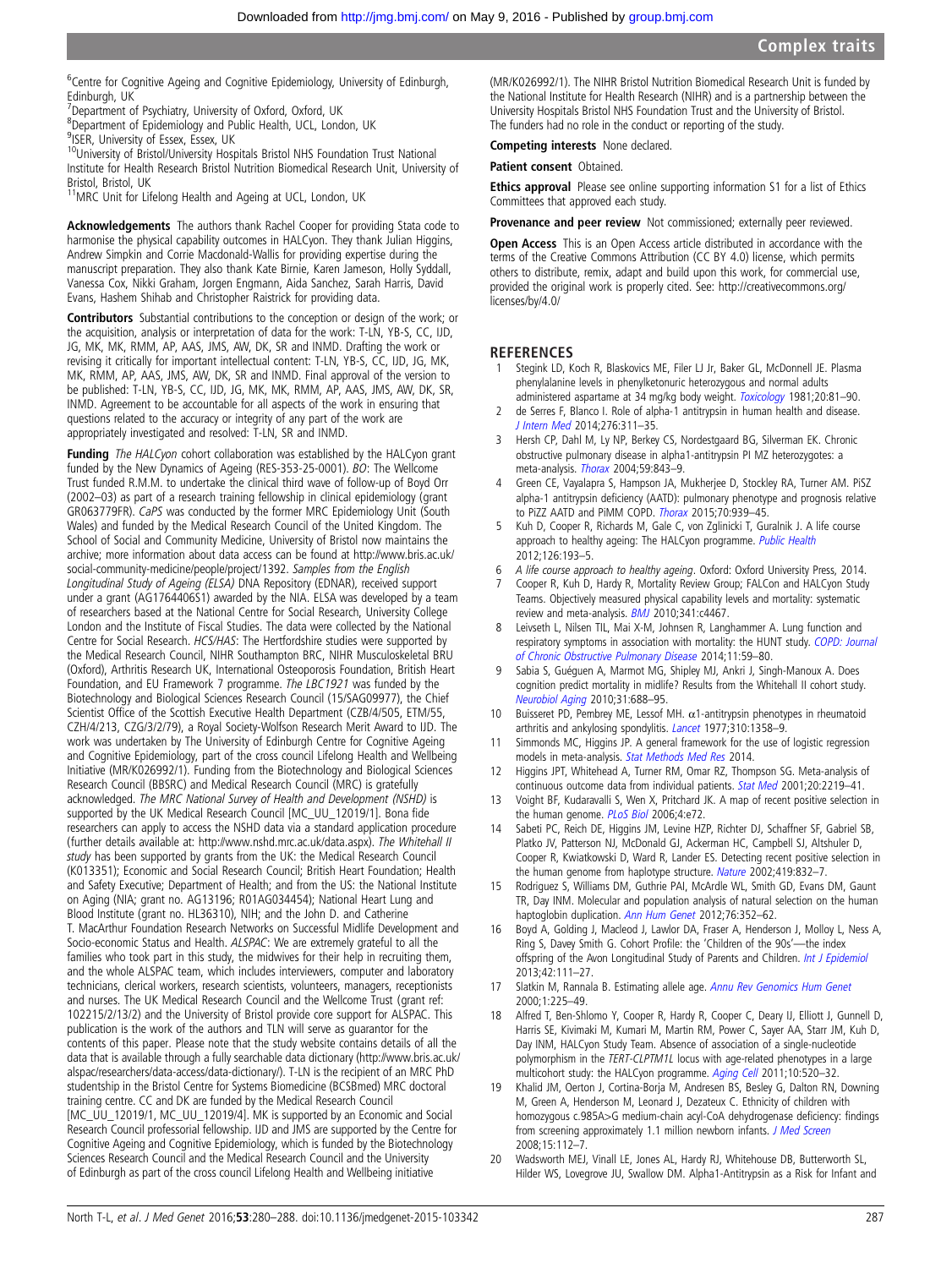<span id="page-8-0"></span>Adult Respiratory Outcomes in a National Birth Cohort. [Am J Respir Cell Mol Biol](http://dx.doi.org/10.1165/rcmb.2004-0027OC) 2004;31:559–64.

- 21 Zschocke J. Phenylketonuria mutations in Europe. *[Hum Mutat](http://dx.doi.org/10.1002/humu.10192)* 2003;21:345–56.<br>22 Scriver CR. Hurtubise M. Konecki D. Phommarinh M. Prevost L. Erlandsen H.
- Scriver CR, Hurtubise M, Konecki D, Phommarinh M, Prevost L, Erlandsen H, Stevens R, Waters PJ, Ryan S, McDonald D, Sarkissian C. PAHdb 2003: What a locus-specific knowledgebase can do. [Hum Mutat](http://dx.doi.org/10.1002/humu.10200) 2003;21:333-44.
- 23 Quanjer PH, Stanojevic S, Cole TJ, Baur X, Hall GL, Culver BH, Enright PL, Hankinson JL, Ip MSM, Zheng J, Stocks J, ERS Global Lung Function Initiative. Multi-ethnic reference values for spirometry for the 3–95-yr age range: the global lung function 2012 equations. [Eur Respir J](http://dx.doi.org/10.1183/09031936.00080312) 2012;40:1324-43.
- 24 Orfei L, Strachan DP, Rudnicka AR, Wadsworth MEJ. Early influences on adult lung function in two national British cohorts. [Arch Dis Child](http://dx.doi.org/10.1136/adc.2006.112201) 2008;93:570–4.
- 25 Stata Statistical Software: Release 13[program]. College Station, TX: StataCorp LP, 2013.
- 26 StataCorp. Stata 13 Base Reference Manual. College Station, TX: Stata Press, 2013.
- 27 Scheet P, Stephens M. A fast and flexible statistical model for large-scale population genotype data: applications to inferring missing genotypes and haplotypic phase. [Am J Hum Genet](http://dx.doi.org/10.1086/502802) 2006;78:629–44.
- 28 Gabriel SB, Schaffner SF, Nguyen H, Moore JM, Roy J, Blumenstiel B, Higgins J, DeFelice M, Lochner A, Faggart M, Liu-Cordero SN, Rotimi C, Adeyemo A, Cooper R, Ward R, Lander ES, Daly MJ, Altshuler D. The structure of haplotype blocks in the human genome. [Science](http://dx.doi.org/10.1126/science.1069424) 2002;296:2225-9.
- 29 Dahl M, Nordestgaard BG, Lange P, Vestbo J, Tybjærg-Hansen A. Molecular diagnosis of intermediate and severe  $\alpha$ 1-antitrypsin deficiency: MZ individuals with chronic obstructive pulmonary disease may have lower lung function than MM individuals. Clin Chem 2001;47:56–62.
- 30 Wood AR, Esko T, Yang J, Vedantam S, Pers TH, Gustafsson S, Chu AY, Estrada K, Luan JA, Kutalik Z, Amin N, Buchkovich ML, Croteau-Chonka DC, Day FR, Duan Y, Fall T, Fehrmann R, Ferreira T, Jackson AU, Karjalainen J, Lo KS, Locke AE, Magi R, Mihailov E, Porcu E, Randall JC, Scherag A, Vinkhuyzen AAE, Westra H-J, Winkler TW, Workalemahu T, Zhao JH, Absher D, Albrecht E, Anderson D, Baron J, Beekman M, Demirkan A, Ehret GB, Feenstra B, Feitosa MF, Fischer K, Fraser RM, Goel A, Gong J, Justice AE, Kanoni S, Kleber ME, Kristiansson K, Lim U, Lotay V, Lui JC, Mangino M, Leach IM, Medina-Gomez C, Nalls MA, Nyholt DR, Palmer CD, Pasko D, Pechlivanis S, Prokopenko I, Ried JS, Ripke S, Shungin D, Stancakova A, Strawbridge RJ, Sung YJ, Tanaka T, Teumer A, Trompet S, van der Laan SW, van Setten J, Van Vliet-Ostaptchouk JV, Wang Z, Yengo L, Zhang W, Afzal U, Arnlov J, Arscott GM, Bandinelli S, Barrett A, Bellis C, Bennett AJ, Berne C, Bluher M, Bolton JL, Bottcher Y, Boyd HA, Bruinenberg M, Buckley BM, Buyske S, Caspersen IH, Chines PS, Clarke R, Claudi-Boehm S, Cooper M, Daw EW, De Jong PA, Deelen J, Delgado G, Denny JC, Dhonukshe-Rutten R, Dimitriou M, Doney ASF, Dorr M, Eklund N, Eury E, Folkersen L, Garcia ME, Geller F, Giedraitis V, Go AS, Grallert H, Grammer TB, Graszler J, Gronberg H, de Groot LCPGM, Groves CJ, Haessler J, Hall P, Haller T, Hallmans G, Hannemann A, Hartman CA, Hassinen M, Hayward C, Heard-Costa NL, Helmer Q, Hemani G, Henders AK, Hillege HL, Hlatky MA, Hoffmann W, Hoffmann P, Holmen O, Houwing-Duistermaat JJ, Illig T, Isaacs A, James AL, Jeff J, Johansen B, Johansson A, Jolley J, Juliusdottir T, Junttila J, Kho AN, Kinnunen L, Klopp N, Kocher T, Kratzer W, Lichtner P, Lind L, Lindstrom J, Lobbens S, Lorentzon M, Lu Y, Lyssenko V, Magnusson PKE, Mahajan A, Maillard M, McArdle WL, McKenzie CA, McLachlan S, McLaren PJ, Menni C, Merger S, Milani L, Moayyeri A, Monda KL, Morken MA, Muller G, Muller-Nurasyid M, Musk AW, Narisu N, Nauck M, Nolte IM, Nothen MM, Oozageer L, Pilz S, Rayner NW, Renstrom F, Robertson NR, Rose LM, Roussel R, Sanna S, Scharnagl H, Scholtens S, Schumacher FR, Schunkert H, Scott RA, Sehmi J, Seufferlein T, Shi J, Silventoinen K, Smit JH, Smith AV, Smolonska J, Stanton AV, Stirrups K, Stott DJ, Stringham HM, Sundstrom J, Swertz MA, Syvanen A-C, Tayo BO, Thorleifsson G, Tyrer JP, van Dijk S, van Schoor NM, van der Velde N, van Heemst D, van Oort FVA, Vermeulen SH, Verweij N, Vonk JM, Waite LL, Waldenberger M, Wennauer R, Wilkens LR, Willenborg C, Wilsgaard T, Wojczynski MK, Wong A, Wright AF, Zhang Q, Arveiler D, Bakker SJL, Beilby J, Bergman RN, Bergmann S, Biffar R, Blangero J, Boomsma DI, Bornstein SR, Bovet P, Brambilla P, Brown MJ, Campbell H, Caulfield MJ, Chakravarti A, Collins R, Collins FS, Crawford DC, Cupples LA, Danesh J, de Faire

U, den Ruijter HM, Erbel R, Erdmann J, Eriksson JG, Farrall M, Ferrannini E, Ferrieres J, Ford I, Forouhi NG, Forrester T, Gansevoort RT, Gejman PV, Gieger C, Golay A, Gottesman O, Gudnason V, Gyllensten U, Haas DW, Hall AS, Harris TB, Hattersley AT, Heath AC, Hengstenberg C, Hicks AA, Hindorff LA, Hingorani AD, Hofman A, Hovingh GK, Humphries SE, Hunt SC, Hypponen E, Jacobs KB, Jarvelin M-R, Jousilahti P, Jula AM, Kaprio J, Kastelein JJP, Kayser M, Kee F, Keinanen-Kiukaanniemi SM, Kiemeney LA, Kooner JS, Kooperberg C, Koskinen S, Kovacs P, Kraja AT, Kumari M, Kuusisto J, Lakka TA, Langenberg C, Le Marchand L, Lehtimaki T, Lupoli S, Madden PAF, Mannisto S, Manunta P, Marette A, Matise TC, McKnight B, Meitinger T, Moll FL, Montgomery GW, Morris AD, Morris AP, Murray JC, Nelis M, Ohlsson C, Oldehinkel AJ, Ong KK, Ouwehand WH, Pasterkamp G, Peters A, Pramstaller PP, Price JF, Qi L, Raitakari OT, Rankinen T, Rao DC, Rice TK, Ritchie M, Rudan I, Salomaa V, Samani NJ, Saramies J, Sarzynski MA, Schwarz PEH, Sebert S, Sever P, Shuldiner AR, Sinisalo J, Steinthorsdottir V, Stolk RP, Tardif J-C, Tonjes A, Tremblay A, Tremoli E, Virtamo J, Vohl M-C, Electronic Medical Records and Genomics (eMEMERGEGE) Consortium; MIGen Consortium; PAGEGE Consortium; LifeLines Cohort Study, Amouyel P, Asselbergs FW, Assimes TL, Bochud M, Boehm BO, Boerwinkle E, Bottinger EP, Bouchard C, Cauchi S, Chambers JC, Chanock SJ, Cooper RS, de Bakker PIW, Dedoussis G, Ferrucci L, Franks PW, Froguel P, Groop LC, Haiman CA, Hamsten A, Hayes MG, Hui J, Hunter DJ, Hveem K, Jukema JW, Kaplan RC, Kivimaki M, Kuh D, Laakso M, Liu Y, Martin NG, Marz W, Melbye M, Moebus S, Munroe PB, Njolstad I, Oostra BA, Palmer CNA, Pedersen NL, Perola M, Perusse L, Peters U, Powell JE, Power C, Quertermous T, Rauramaa R, Reinmaa E, Ridker PM, Rivadeneira F, Rotter JI, Saaristo TE, Saleheen D, Schlessinger D, Slagboom PE, Snieder H, Spector TD, Strauch K, Stumvoll M, Tuomilehto J, Uusitupa M, van der Harst P, Volzke H, Walker M, Wareham NJ, Watkins H, Wichmann HE, Wilson JF, Zanen P, Deloukas P, Heid IM, Lindgren CM, Mohlke KL, Speliotes EK, Thorsteinsdottir U, Barroso I, Fox CS, North KE, Strachan DP, Beckmann JS, Berndt SI, Boehnke M, Borecki IB, McCarthy MI, Metspalu A, Stefansson K, Uitterlinden AG, van Duijn CM, Franke L, Willer CJ, Price AL, Lettre G, Loos RJF, Weedon MN, Ingelsson E, O'Connell JR, Abecasis GR, Chasman DI, Goddard ME, Visscher PM, Hirschhorn JN, Frayling TM. Defining the role of common variation in the genomic and biological architecture of adult human height. [Nat Genet](http://dx.doi.org/10.1038/ng.3097) 2014;46:1173–86.

- Yang J, Benyamin B, McEvoy BP, Gordon S, Henders AK, Nyholt DR, Madden PA, Heath AC, Martin NG, Montgomery GW, Goddard ME, Visscher PM. Common SNPs explain a large proportion of the heritability for human height. [Nat Genet](http://dx.doi.org/10.1038/ng.608) 2010;42:565–9.
- 32 Lomas DA. The Selective Advantage of  $\alpha$ 1-Antitrypsin Deficiency. [Am J Respir Crit](http://dx.doi.org/10.1164/rccm.200511-1797PP) [Care Med](http://dx.doi.org/10.1164/rccm.200511-1797PP) 2006;173:1072–7.
- 33 Molloy K, Hersh CP, Morris VB, Carroll TP, O'Connor CA, Lasky-Su JA, Greene CM, O'Neill SJ, Silverman EK, McElvaney NG. Clarification of the Risk of Chronic Obstructive Pulmonary Disease in  $\alpha$ 1-Antitrypsin Deficiency PiMZ Heterozygotes. [Am](http://dx.doi.org/10.1164/rccm.201311-1984OC) [J Respir Crit Care Med](http://dx.doi.org/10.1164/rccm.201311-1984OC) 2014;189:419–27.
- Castaldi PJ, DeMeo DL, Kent DM, Campbell EJ, Barker AF, Brantly ML, Eden E, McElvaney NG, Rennard SI, Stocks JM, Stoller JK, Strange C, Turino G, Sandhaus RA, Griffith JL, Silverman EK. Development of predictive models for airflow obstruction in alpha-1-antitrypsin deficiency. [Am J Epidemiol](http://dx.doi.org/10.1093/aje/kwp216) 2009;170: 1005–13.
- 35 Seixas S, Garcia O, Trovoada J, Santos T, Amorim A, Rocha J. Patterns of haplotype diversity within the serpin gene cluster at 14q32.1: insights into the natural history of the  $\alpha$ 1-antitrypsin polymorphism. [Hum Genet](http://dx.doi.org/10.1007/s004390000434) 2001;108: 20–30.
- 36 Turchin MC, Chiang CWK, Palmer CD, Sankararaman S, Reich D, Hirschhorn JN. Evidence of widespread selection on standing variation in Europe at height-associated SNPs. [Nat Genet](http://dx.doi.org/10.1038/ng.2368) 2012;44:1015–19.
- Sorrells S, Camprubi S, Griffin R, Chen J, Ayguasanosa J. SPARTA clinical trial design: exploring the efficacy and safety of two dose regimens of alpha1-proteinase inhibitor augmentation therapy in alpha1-antitrypsin deficiency. [Respir Med](http://dx.doi.org/10.1016/j.rmed.2015.01.022) 2015;109:490–9.
- 38 Jann B. Plotting regression coefficients and other estimates. Stata Journal 2014;14:708–37.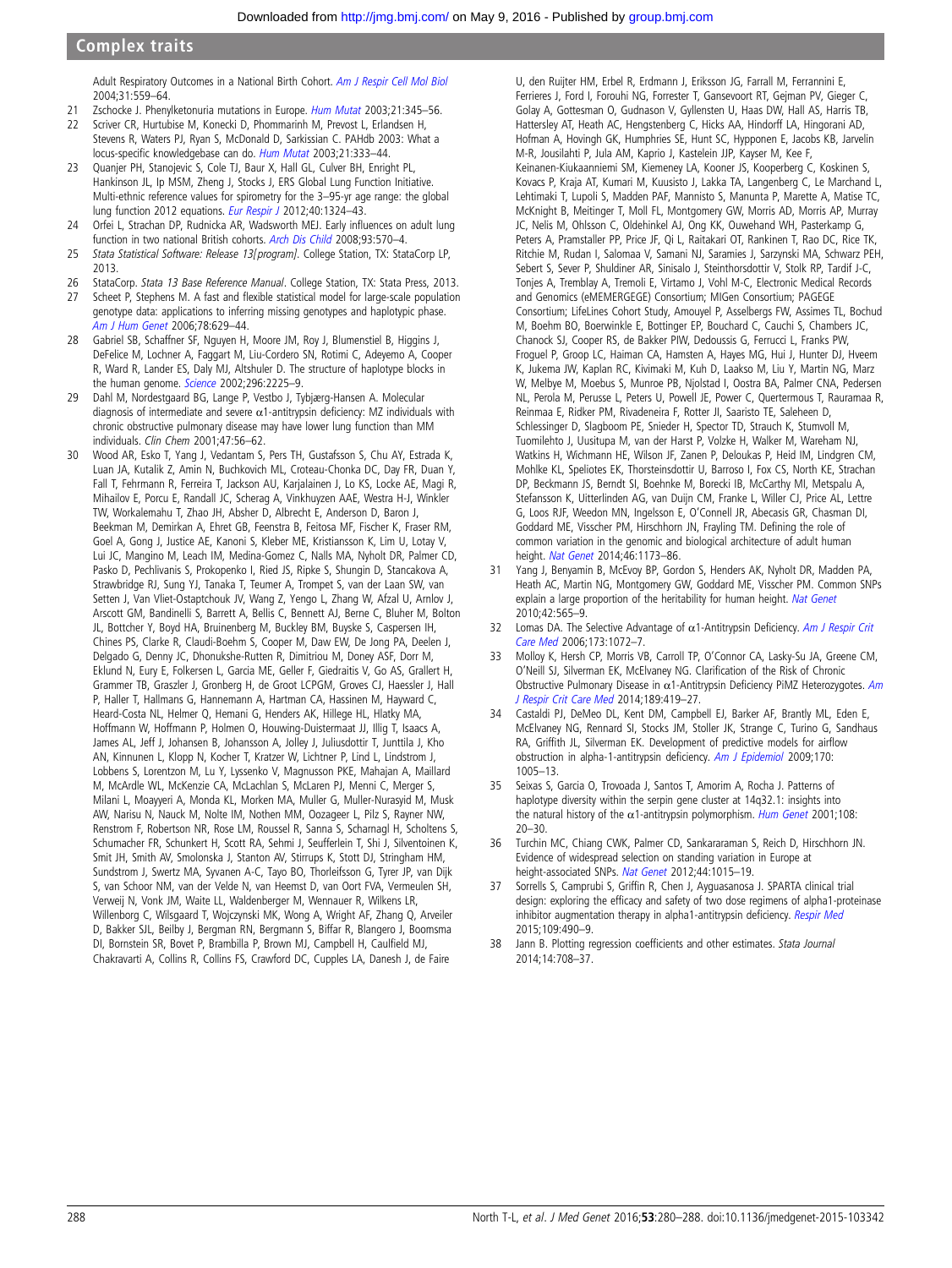

# **respiratory capacity and height alpha 1-antitrypsin deficiency increases meta-analyses reveal heterozygosity for carriers across ageing British cohorts: A study of common Mendelian disease**

Rodriguez and Ian N M Day Avan Aihie Sayer, John M Starr, Andrew Wong, Diana Kuh, Santiago Gallacher, Mika Kivimaki, Meena Kumari, Richard M Martin, Alison Pattie, Teri-Louise North, Yoav Ben-Shlomo, Cyrus Cooper, Ian J Deary, John

doi: 10.1136/jmedgenet-2015-103342 2016 J Med Genet 2016 53: 280-288 originally published online February 1,

**<http://jmg.bmj.com/content/53/4/280>** Updated information and services can be found at:

These include:

| <b>Supplementary</b><br><b>Material</b> | Supplementary material can be found at:<br>http://jmg.bmj.com/content/suppl/2016/02/01/jmedgenet-2015-103342<br>.DC1.html                                                                                                                                                                                                                  |  |  |
|-----------------------------------------|--------------------------------------------------------------------------------------------------------------------------------------------------------------------------------------------------------------------------------------------------------------------------------------------------------------------------------------------|--|--|
| <b>References</b>                       | This article cites 34 articles, 10 of which you can access for free at:<br>http://jmg.bmj.com/content/53/4/280#BIBL                                                                                                                                                                                                                        |  |  |
| <b>Open Access</b>                      | This is an Open Access article distributed in accordance with the terms of<br>the Creative Commons Attribution (CC BY 4.0) license, which permits<br>others to distribute, remix, adapt and build upon this work, for commercial<br>use, provided the original work is properly cited. See:<br>http://creativecommons.org/licenses/by/4.0/ |  |  |
| <b>Email alerting</b><br>service        | Receive free email alerts when new articles cite this article. Sign up in the<br>box at the top right corner of the online article.                                                                                                                                                                                                        |  |  |
| <b>Topic</b><br><b>Collections</b>      | Articles on similar topics can be found in the following collections<br>Open access (160)<br>Connective tissue disease (94)<br>Molecular genetics (1234)<br>Cystic fibrosis (38)<br>Drugs: infectious diseases (42)<br>Metabolic disorders (319)<br>Pancreas and biliary tract (108)                                                       |  |  |

**<http://group.bmj.com/group/rights-licensing/permissions>** To request permissions go to:

**<http://journals.bmj.com/cgi/reprintform>** To order reprints go to:

**<http://group.bmj.com/subscribe/>** To subscribe to BMJ go to: